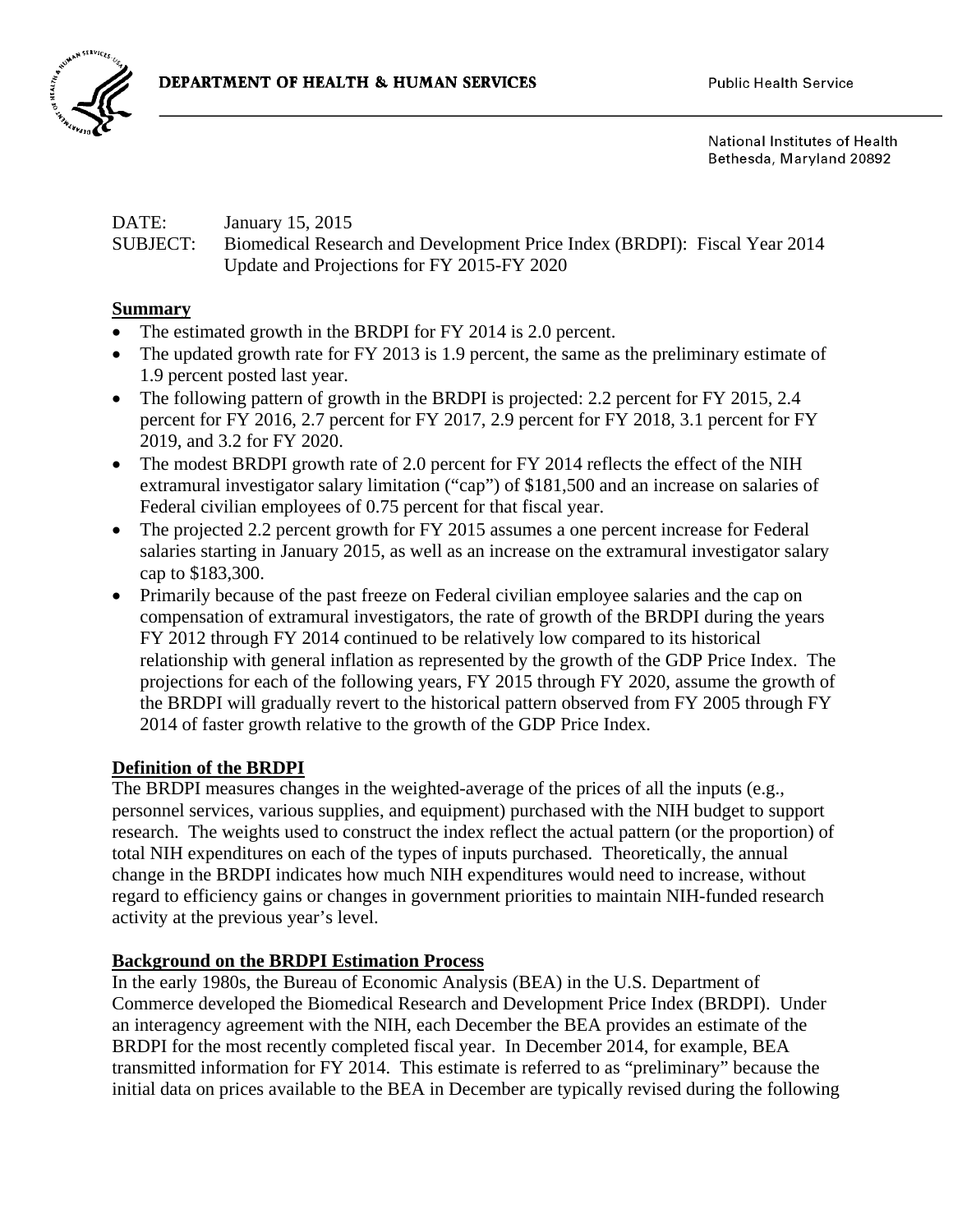year. Consequently, each December the BEA also provides a revised estimate for the prior fiscal year, i.e., the estimate for FY 2013 was revised in December 2014.

The Office of the Director at NIH projects future year values based on a methodology described below. An updated table of BRDPI annual estimates and future-year projections is posted on the NIH website each year shortly after the release of the President's Budget (PB), typically in early February. Please refer to the following link

http://officeofbudget.od.nih.gov/gbiPriceIndexes.html, or use the search engine at http://www.nih.gov/ to find "BRDPI."

### **Adjusting the BRDPI for Changes in Federal Policies**

Beginning with the BRDPI estimate for FY 2011, which was developed in December 2011, NIH began making explicit adjustments for changes in federal policy regarding the cap on salaries on extramural awards.

Every year since 1990, Congress has legislatively mandated a provision limiting the direct salary that an individual may receive under an NIH grant.<sup>1</sup> The cap has been increased most years at a moderate rate. Although the increase is generally somewhat below the average growth in academic salaries, in past years the impact of the salary cap on the estimated growth of the BRDPI was negligible. However, for FY 2011 the NIH salary cap was frozen at the previous year's level. The cap "freeze" has a noticeable effect on the estimated change of the BRDPI for FY 2011.

The limitation on the direct salary that an investigator may receive under an NIH award might not reduce the investigator's effective income. The host institution or another funding source may make up the difference. However, changes in the cap affect what NIH pays for an investigator subject to the salary cap. Given the definition of the BRDPI as an input price index for the NIH budget, the effect of the cap on the price NIH pays for an investigator's effort must be taken into account.

For FY 2012, the level of the cap actually dropped from \$199,700 to \$179,700. The reduction in the cap on investigator salaries, flat civilian Federal salary levels, and limits on the growth of fellowship and training stipends and related expenses on training awards combined to reduce the estimated BRDPI growth for FY 2012 and the projected growth for subsequent years.

NIH estimated the share of academic salaries subject to each of the two salary caps. Using a sample of successful applications for new competitive NIH awards and competitive renewals, NIH extracted data on salaries from the detailed budget requests submitted as part of each application. Our best estimate is that for NIH awards to academic institutions:

- 12.9% of requested salaries are subject to the original cap of \$199,700;
- 14.4% of requested salaries are subject to the lower cap of \$179,700;

<u>.</u>

<sup>&</sup>lt;sup>1</sup> http://grants.nih.gov/grants/policy/salcap\_summary.htm and http://grants.nih.gov/grants/guide/notice-files/NOT-OD-11-073.html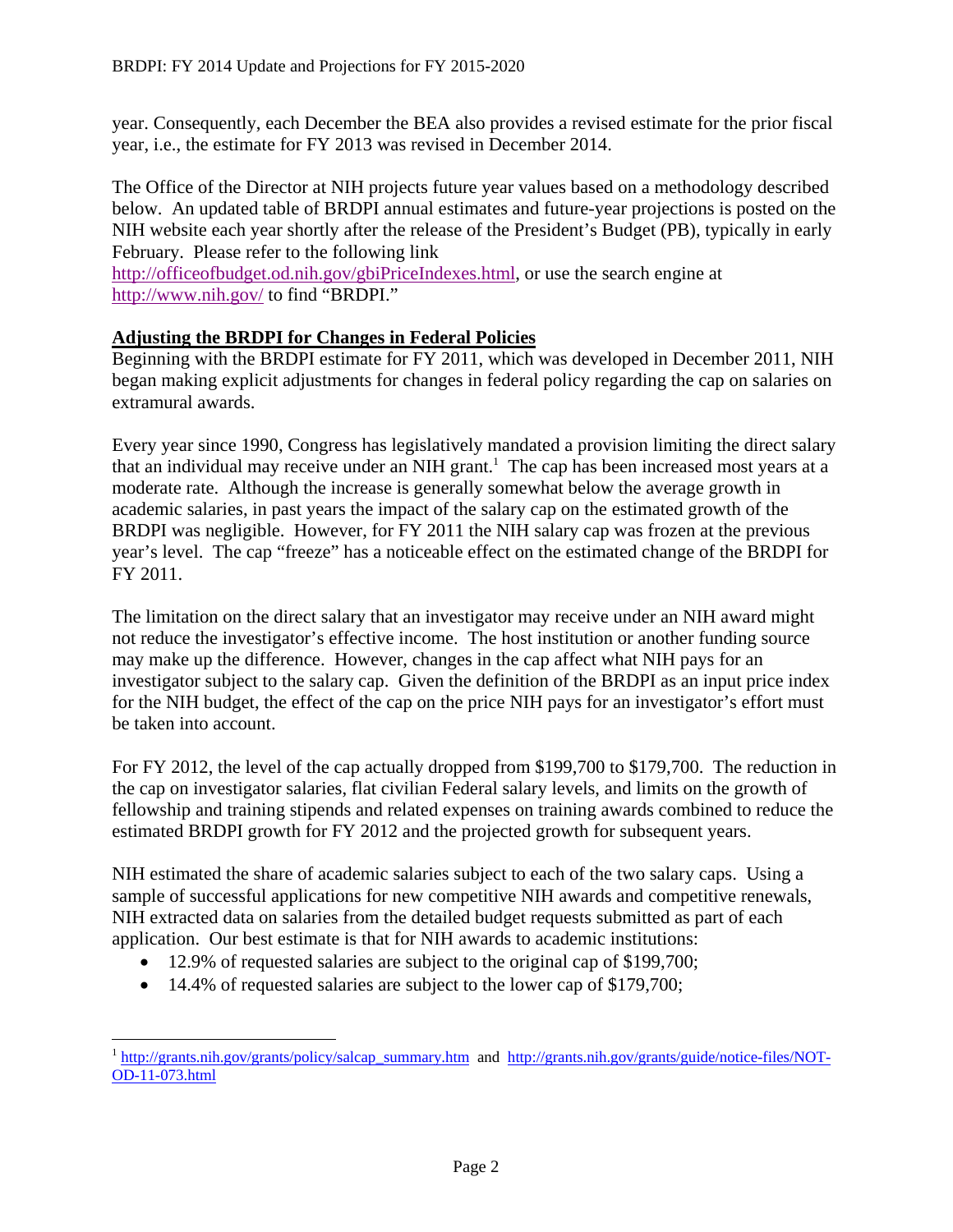-10.7% is the average reduction due to lowering the cap (from \$199,700 to \$179,700) for the 14.4% of salaries subject to the lower cap.<sup>2</sup>

### **Revision of FY 2013 BRDPI Growth and the FY 2014 Update**

This year, the posted estimate for growth of the BRDPI adjusted for the cap on extramural salaries is 1.9 percent for FY 2013, and the preliminary estimate is 2.0 percent for FY 2014.<sup>3</sup> The revised estimate of 1.9 percent for FY 2013 is the same as the preliminary estimate posted last year. $4$ 

The 1.3 percent rate of growth for FY 2012 is the lowest annual rate of growth in the history of the BRDPI and the first time that the BRDPI increased at a slower rate than the GDP Price Index (1.9 percent). For FY 2013, the BRDPI estimate of 1.9 percent is still low by historical standards. However, at least it is once again growing at a higher rate than the GDP Price Index (1.6 percent). The FY 2014 BRDPI preliminary estimate of 2.0 percent is increasingly higher than the GDP Price Index of 1.5 percent, providing additional evidence that the BRDPI is

The sample of project budgets was stratified by types of award (e.g., "R01, R21, P01), whether the award was made to a medical school or to a non-medical component of a university, and whether the degree of the corresponding principal investigator (PI) was an MD (including dual MD and PhD degrees) or something else (primarily a PhD).

The results for each cell in the three-dimensional sampling strata were then aggregated to estimate the overall share or requested salaries subject to each cap. The relative weight for each combination of type of award, medical/nonmedical component, type of degree was based on the distribution of all award amounts to academic institutions for FY 2011.

BEA estimated the growth in academic salaries for the BRDPI at 2.82 percent for FY 2011 and 3.24 percent for FY 2012. These estimates were based on the AAMC survey of salaries of medical school faculty and the AAUP survey of university salaries, Adjusting for the freeze on the salary cap for FY 2011 and the reduction of the salary cap for FY 2012, the estimated growth in academic salaries was reduced to 2.46 percent and 1.23 percent respectively.

At the request of the NIH, the BEA re-estimated the BRDPI using the rates of growth of academic salary rates adjusted for the cap freeze and the cap reduction. The revised estimates of BRDPI growth captured the direct effects of reduced growth in academic salaries on the growth of the overall BRDPI. It also captured the indirect effects of academic salary growth through its effects on growth of fringe benefit rates, academic indirect costs and estimates of growth of compensation for consultants and for personnel on awards to non-academic institutions.

 $3$  As a reminder, the estimate for the most recent fiscal year (e.g., FY 2014 in December 2014) is referred to as "preliminary" because the initial data on prices available to the BEA each December are often revised during the following months. Consequently, each December the BEA also provides a revised estimate for the prior fiscal year (e.g., the estimate for FY 2013 was revised in December 2014).

 $4$  At the risk of confusion we point out that the BRDPI increase for FY 2013, unadjusted for the salary cap, was estimated at 2.08 percent last year and was revised upward slightly to 2.13 percent this year. This slight increase reflects the cumulative effect of revisions in preliminary values of several price series (including the growth of academic salaries) used to develop the estimate of FY 2013 last year. The reported growth in the BRDPI for FY 2013 was adjusted down from 2.13 percent to 1.87 percent. This adjustment reflects the effect of the NIH investigator salary limitation ("cap") of \$179,700 for FY 2013 as well as for the growth of stipends and related expenses on fellowships and training awards. Again this adjusted growth of 1.87 percent is slightly lower than the adjusted growth of 1.92 percent reported last year.

 $\overline{a}$  $2^{2}$  Information on base salaries and requested salaries for each member of the proposed research staff can be found in the detailed budget tables included as part of the project proposal. The salary information must be extracted from a sample of PDF file copies of applications and placed in Excel files for analysis.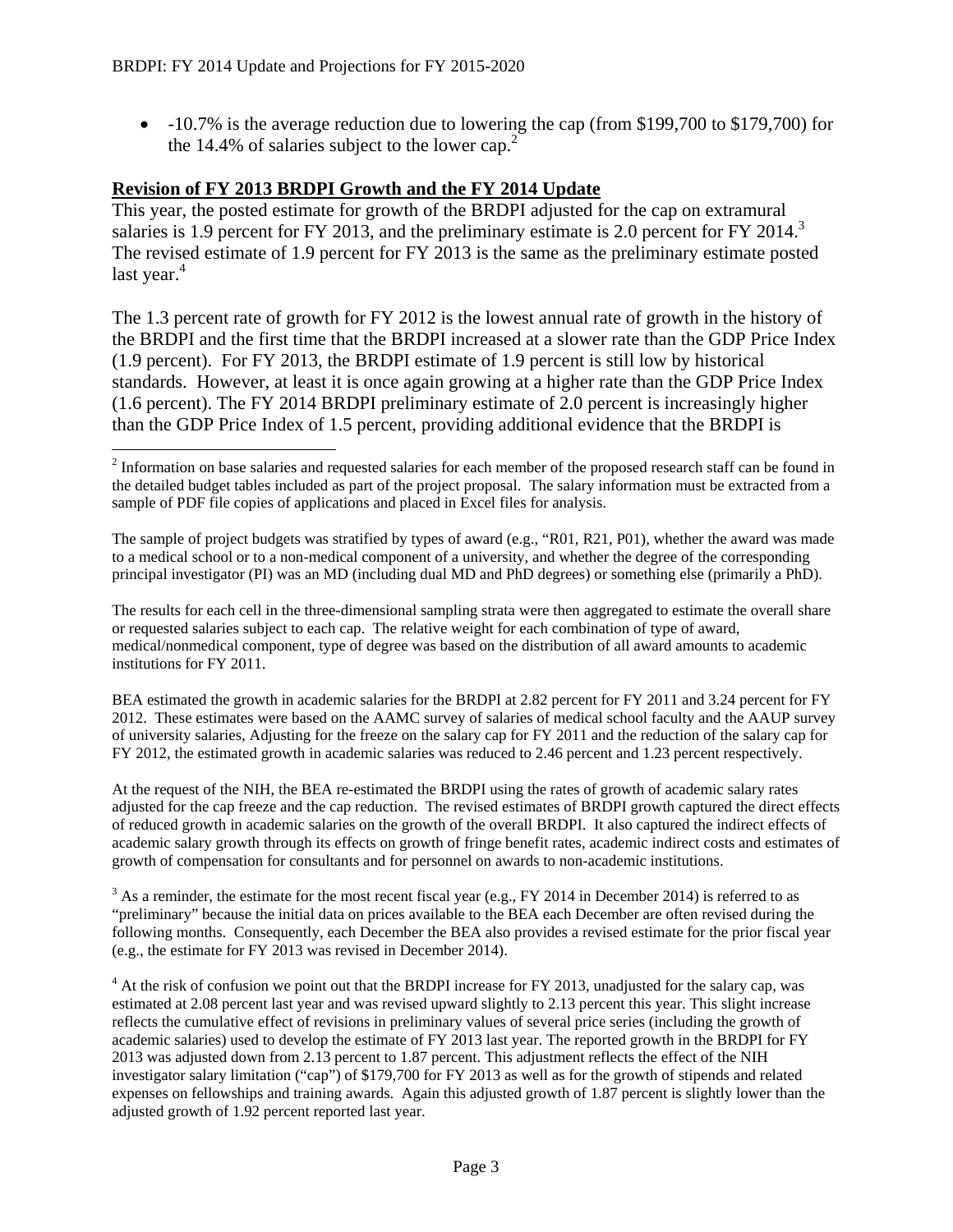returning towards its historical relationship with the GDP Price Index.

Last January, as is standard practice (see next section) NIH "projected" a growth rate for the (then) out-year FY 2014. The projected value of 1.9 percent turned out to be lower than the 2.0 percent estimated this past December for BRDPI growth during FY 2014. The primary driver for this higher estimate appears to be a mild acceleration in the general rate of inflation. In December 2013, the OMB projected 1.49 percent growth of the GDP Price Index (a comprehensive measure of price change for all final goods and services produced in the U.S.) in FY 2014. This past December, growth in the GDP Price Index was estimated at 1.53 percent for FY 2014. This slight acceleration in growth in the general rate of inflation was reflected in several of the input prices used to calculate the BRDPI.

### **Projections for FY 2015-2020**

The BRDPI provides the best historical estimate of inflation for the NIH budget for any completed fiscal year. However, development of future NIH budgets benefit from consideration of how prices of the goods and services NIH expects to purchase in future years might change. We could simply project that the rate of change for FY 2014 will hold for the next few years. However, it would be unrealistic to assume the BRDPI will change at a fixed rate when the general rate of economic activity and the average growth of prices is expected to change from year to year. Also, we might wish to adjust future year projections for any anticipated changes in Federal policy that might influence the prices NIH pays for goods and services used to support R&D.

A more sophisticated, but still simple, projection methodology for future annual changes in the BRDPI embodies two considerations. The first is the expected general rate of inflation of prices for the U.S. economy. The second is the expected relationship between the general rate of inflation and changes in the BRDPI.

NIH defers judgments on the general rate of inflation to the Office of Management and Budget (OMB). We use the most recently issued OMB projections of the annual rate of growth of the GDP Price Index. The GDP Price Index increased by 1.5 percent for FY 2014. OMB projects an increase of 1.4 percent for FY 2015, 1.6 percent for FY 2016, 1.8 percent for FY 2017, 1.9 percent for FY 2018, and 2.0 percent per year for FY 2019 and FY 2020.

The historical relationship between the BRDPI and the GDP Price Index is summarized by a statistically estimated linear equation (by ordinary least squares regression) that relates the annual percent change in the BRDPI to the annual percent change in the GDP Price Index. Using the data for the most recent ten years (FY 2005 through FY 2014) the estimated equation is:

(Projected annual percent change in the BRDPI)

 $= 1.69 + 0.79$  x (annual percent change in GDP Price Index).

If we assume the historical relationship will persist in the future, we simply plug the OMB projected values of the GDP Price Index into the equation and use the predicted growth of the BRDPI as the corresponding out-year projections of the BRDPI.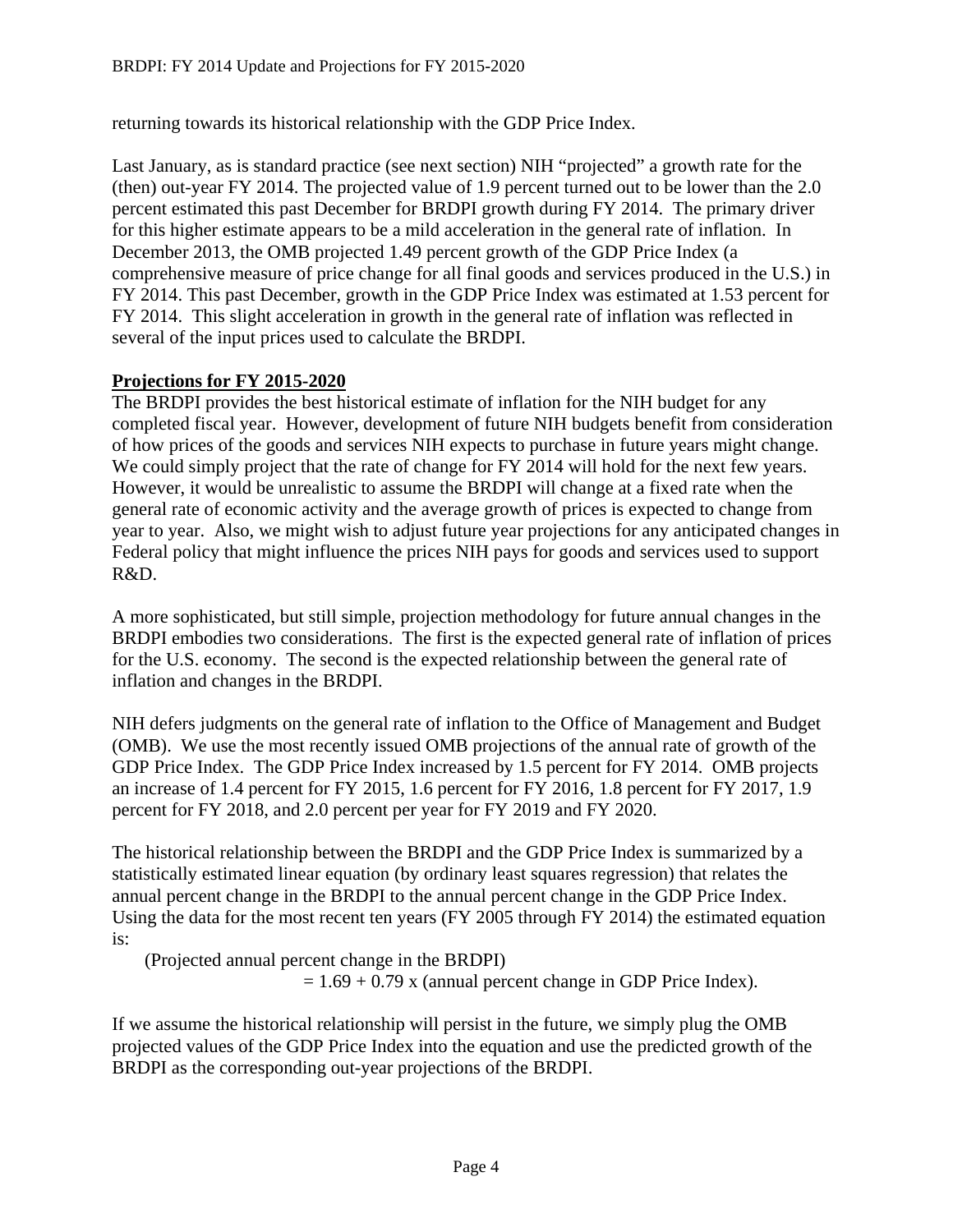However, for FY 2014 the estimated growth of 2.0 percent for the BRDPI, is 0.9 percentage points lower than the 2.9 percent growth predicted with the equation above based on the 1.5 percent growth in the GDP Price Index for FY 2014. Because of all the limits on investigator and trainee compensation in extramural awards and the slow growth of Federal salaries, there is reason to believe the BRDPI will grow at a rate lower than predicted by the historical relationship between the BRDPI and the GDP Price Index.

Consequently, we project a 2.2 percent growth in the BRDPI for FY 2015. This projection assumes a one percent growth in Federal salaries, and the cap on investigator salaries remains fixed at the Executive Level II with an approximate one percent increase in 2015 (\$183,300). Notice that the fixed cap with a one percent increase does not have as severe an effect on the growth of investigator salaries as the reduction in the cap for FY 2012. Growth for about 14.4 percent of requested salaries is once again increased by almost one percent for FY 2015 rather than a zero percent increase as in FY 2013. The less severe limit leads to a higher projected growth for academic salaries and for the BRDPI.

The projected growth for FY 2015 of 2.2 percent also includes an adjustment for the expected changes in the general rate of inflation. The GDP Price Index increased by 1.5 percent during FY 2014, and OMB projects an increase of 1.4 percent for FY 2015.

At this time (January 2015), there is no indication that the cap on investigator salaries will be raised to its previous level (Executive Level I). While there will be an increase in the growth of compensation for fellowship and training awards during FY 2015 of approximately two percent, it will not be enough to have a significant impact on the FY 2015 BRDPI estimate. Fellowship and training awards comprise less than two percent of the NIH overall budget.

Primarily because of minimal increases in FY 2014 on Federal civilian employee salaries and the cap on compensation of extramural investigators, the rate of growth of the BRDPI during the years FY 2012 through FY 2014 has been relatively low compared with its historical relationship with general inflation as represented by the growth of the GDP Price Index. As the economy improves and the government resolves the various fiscal issues related to balancing overall Federal expenditures with tax revenues, we expect that growth of Federal salaries and the growth of caps on investigator and trainee salaries eventually will return to historical trend rates. Just when this will happen remains uncertain.

Thus, to generate reasonable projections of BRDPI growth to support budget planning, we assume that after FY 2015 the growth of the BRDPI will gradually revert to the historical pattern observed from FY 2005 through FY 2014 of faster growth relative to the growth of the GDP Price Index.

To summarize, the following pattern of growth in the BRDPI is projected: 2.2 percent for FY 2015; 2.4 percent for FY 2016; 2.7 percent for FY 2017; 2.9 percent for FY 2018, 3.1 percent for FY 2019, and 3.2 for FY 2020.

Forecasting the future path of price changes is an inherently imprecise exercise. We cannot expect OMB projections of growth in the GDP Price Index to be realized precisely each year.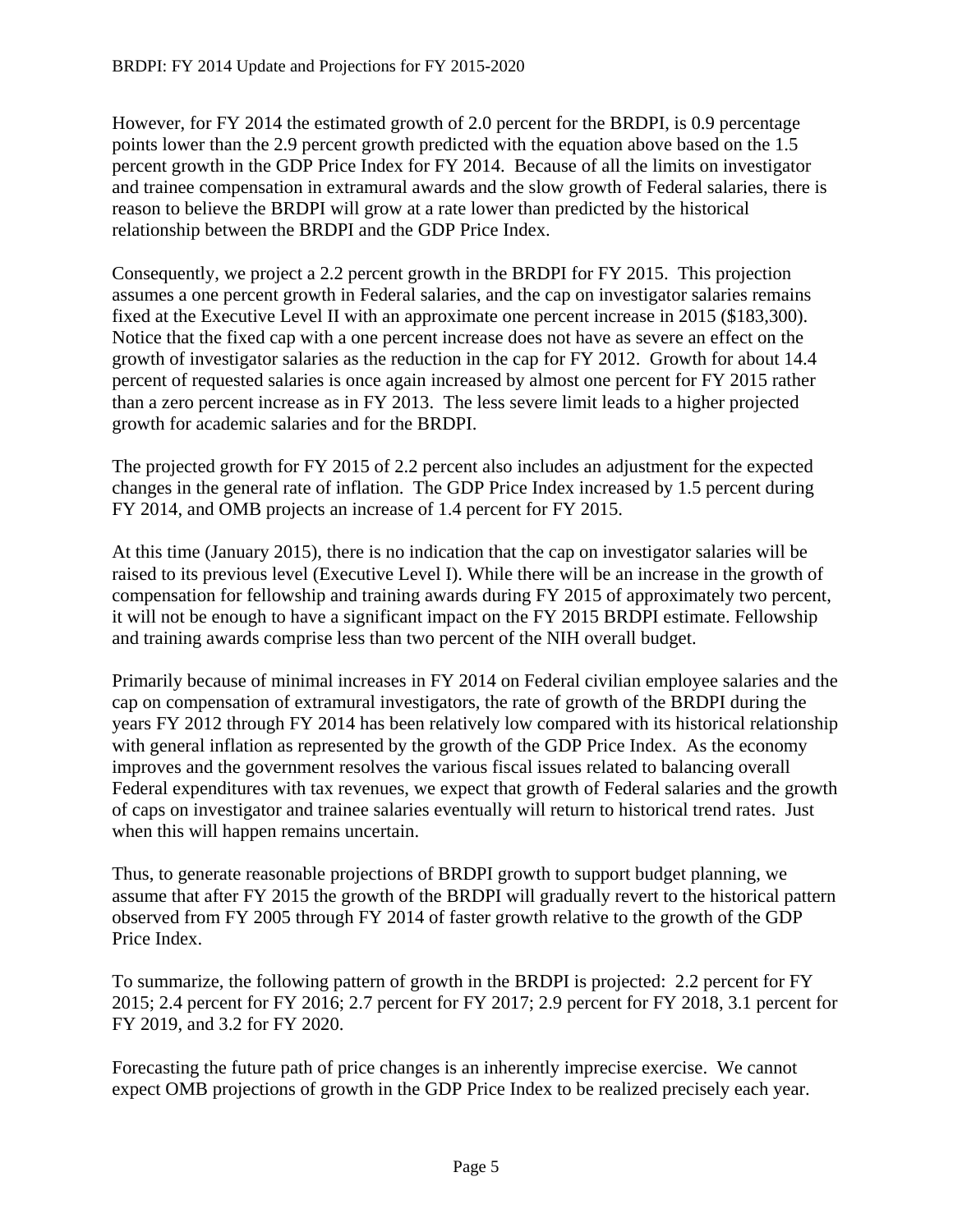Likewise, the complex relationship between the general rate of inflation and the BRDPI can change from year to year. However, we strive for an unbiased process—i.e., the projections miss high roughly as frequently as they miss low.

### **Summary Tables**

Table A depicts values of the annual percent change in the GDP Price Index and the BRDPI for FY 1980 through FY 2014. Table B includes projected values of the BRDPI and the GDP Price Index for FY 2015 through FY 2020.

For the convenience of the reader, Table C illustrates how to translate annual changes into annual levels of the BRDPI. After designating a reference year, for which the value of the BRDPI is specified as 100, projections of the annual levels of the BRDPI can be constructed using the following recursive relationship:

BRDPI (for year t) = BRDPI (for year t-1) x  $[1 + {Annual Percent Change (for year t)}]$ 

In Table C, the calculations are presented for FY 1989 through FY 1992 using FY 1989 as the reference year (1989 = 100). To calculate the value for FY 1991, for example, the formula would be:  $110.5 = 105.4 \times 1.048$ . In other words, to derive the BRDPI value for FY 1991 (110.5), start with the FY 1990 BRDPI value (105.4) and multiply by one plus the annual change for FY 1991  $(1+[4.8/100] = 1.048)$ .

**Attachments**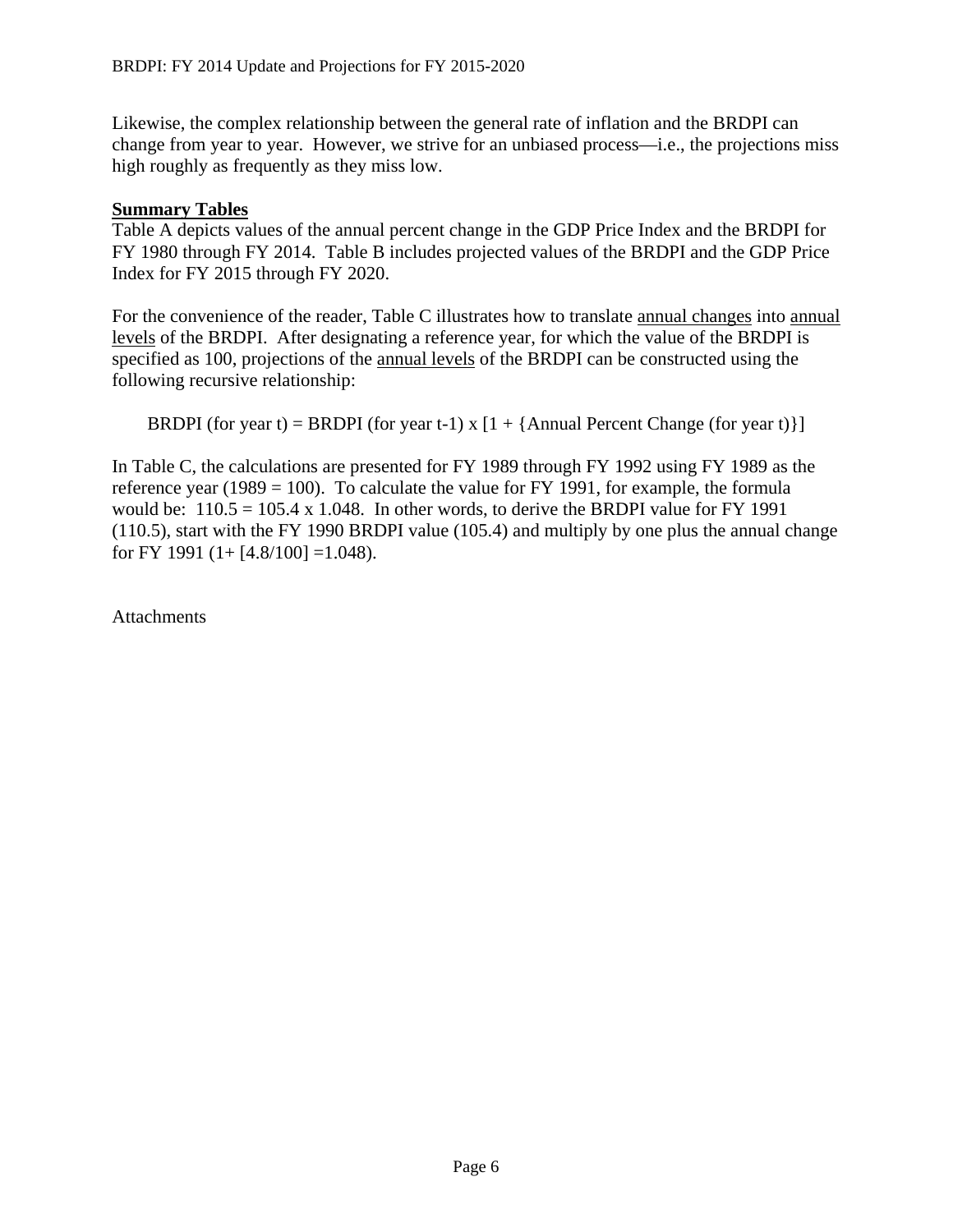# **ATTACHMENTS**

- **1. Supplementary Tables**
- **2. References to BEA Price Index Methodology**
- **3. Modification of the Methodology Used to Estimate the BRDPI**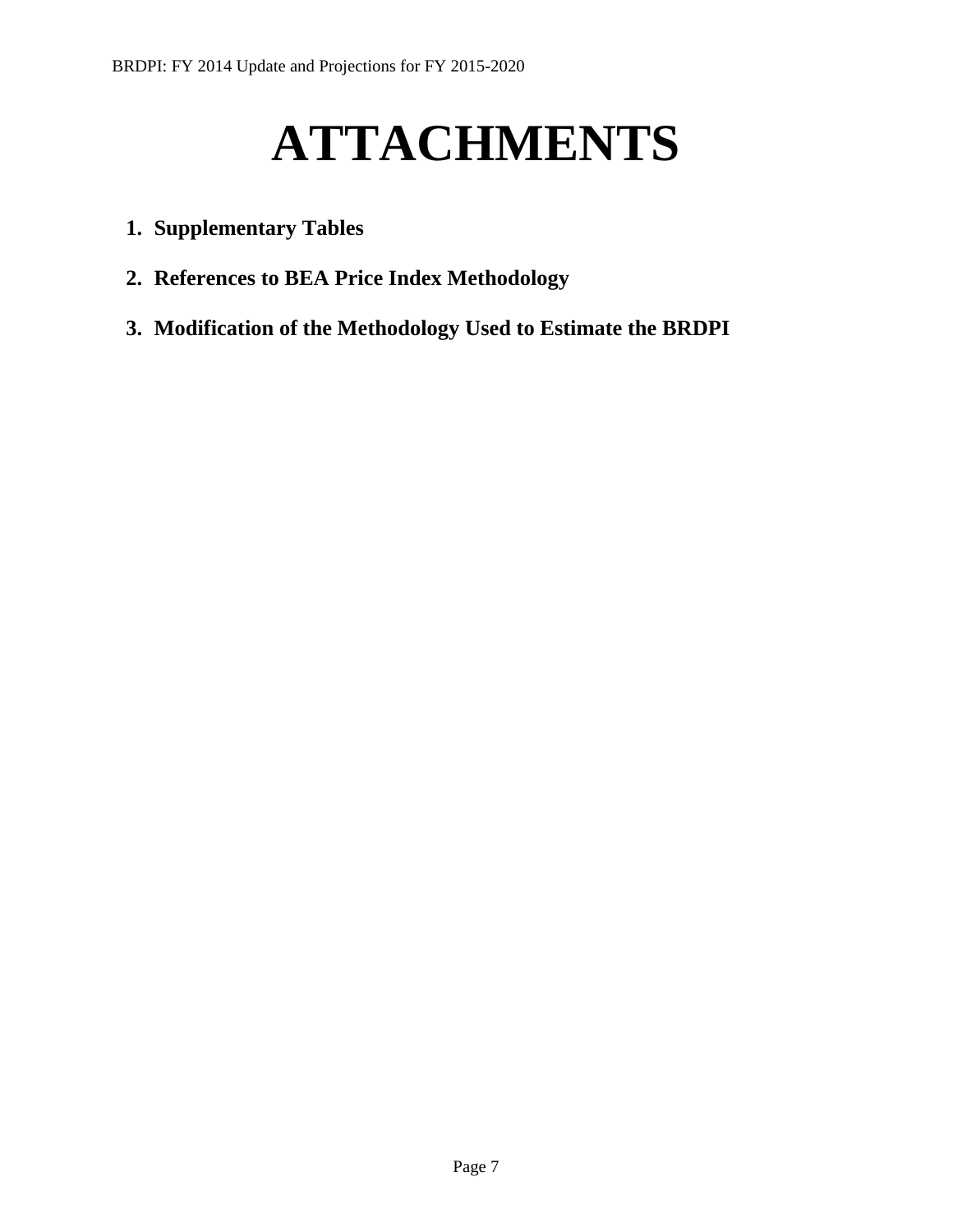| <b>Fiscal Year</b> | <b>GDP</b> Price Index | <b>BRDPI</b> |
|--------------------|------------------------|--------------|
| Col.(1)            | Col.(2)                | Col.(3)      |
| 1980               | 8.7%                   | 9.8%         |
| 1981               | 9.8%                   | 10.4%        |
| 1982               | 6.9%                   | 8.6%         |
| 1983               | 4.4%                   | 6.2%         |
| 1984               | 3.5%                   | 5.9%         |
| 1985               | 3.3%                   | 5.6%         |
| 1986               | 2.3%                   | 4.2%         |
| 1987               | 2.2%                   | 5.3%         |
| 1988               | 3.2%                   | 5.0%         |
| 1989               | 4.0%                   | 5.2%         |
| 1990               | 3.6%                   | 5.4%         |
| 1991               | 3.5%                   | 4.8%         |
| 1992               | 2.4%                   | 4.4%         |
| 1993               | 2.4%                   | 3.4%         |
| 1994               | 2.2%                   | 3.9%         |
| 1995               | 2.1%                   | 3.5%         |
| 1996               | 1.9%                   | 2.6%         |
| 1997               | 1.8%                   | 2.8%         |
| 1998               | 1.2%                   | 3.4%         |
| 1999               | 1.3%                   | 3.2%         |
| 2000               | 2.1%                   | 3.7%         |
| 2001               | 2.4%                   | 3.3%         |
| 2002               | 1.6%                   | 3.3%         |
| 2003               | 1.9%                   | 3.5%         |
| 2004               | 2.5%                   | 3.7%         |
| 2005               | 3.1%                   | 3.9%         |
| 2006               | 3.3%                   | 4.6%         |
| 2007               | 2.7%                   | 3.8%         |
| 2008               | 2.1%                   | 4.7%         |
| 2009               | 1.2%                   | 2.9%         |
| 2010               | 0.9%                   | 3.0%         |
| 2011               | 2.0%                   | 2.9%         |
| 2012               | 1.9%                   | 1.3%         |
| 2013               | 1.6%                   | 1.9%         |
| 2014               | 1.5%                   | 2.0%         |

# **TABLE A HISTORICAL ANNUAL PERCENT CHANGES**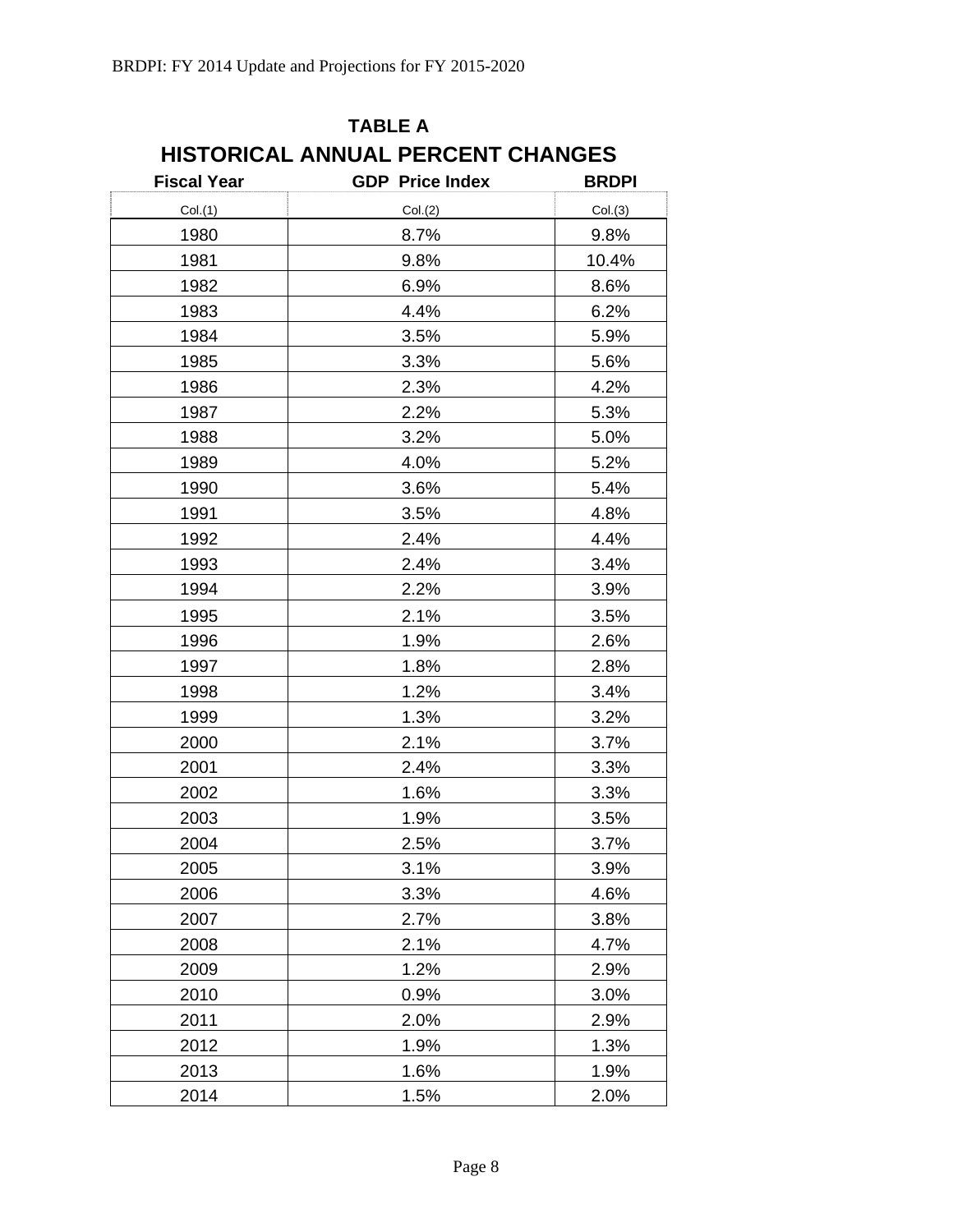| <b>Fiscal Year</b> | <b>GDP</b> Price Index | <b>BRDPI</b> |
|--------------------|------------------------|--------------|
| Col.(1)            | Col.(2)                | Col.(3)      |
| 2015               | 1.4%                   | 2.2%         |
| 2016               | 1.6%                   | 2.4%         |
| 2017               | 1.8%                   | 2.7%         |
| 2018               | 1.9%                   | 2.9%         |
| 2019               | 2.0%                   | 3.1%         |
| 2020               | 2.0%                   | 3.2%         |

## **TABLE B PROJECTED ANNUAL PERCENT CHANGES**

### **TABLE C**

## **Conversion of Annual Changes into Annual Levels**

| <b>Fiscal</b><br>Year | <b>Annual</b><br><b>Percent</b> | [1+(Percent<br><b>Change/100)]</b> |         | <b>Previous</b><br>Year |     | <b>Annual</b><br>Level |
|-----------------------|---------------------------------|------------------------------------|---------|-------------------------|-----|------------------------|
|                       | Change                          |                                    |         | <b>Value</b>            |     | <b>BRDPI</b>           |
| Col.(1)               | Col.(2)                         | Col.(2)                            |         | Col.(3)                 |     | Col.(4)                |
| 1989                  |                                 |                                    |         |                         |     | 100.0                  |
| 1990                  | 5.4%                            | 1.054                              | $\star$ | 100.0                   | $=$ | 105.4                  |
| 1991                  | 4.8%                            | 1.048                              | $\star$ | 105.4                   | $=$ | 110.5                  |
| 1992                  | 4.4%                            | 1.044                              | $\star$ | 110.5                   | $=$ | 115.4                  |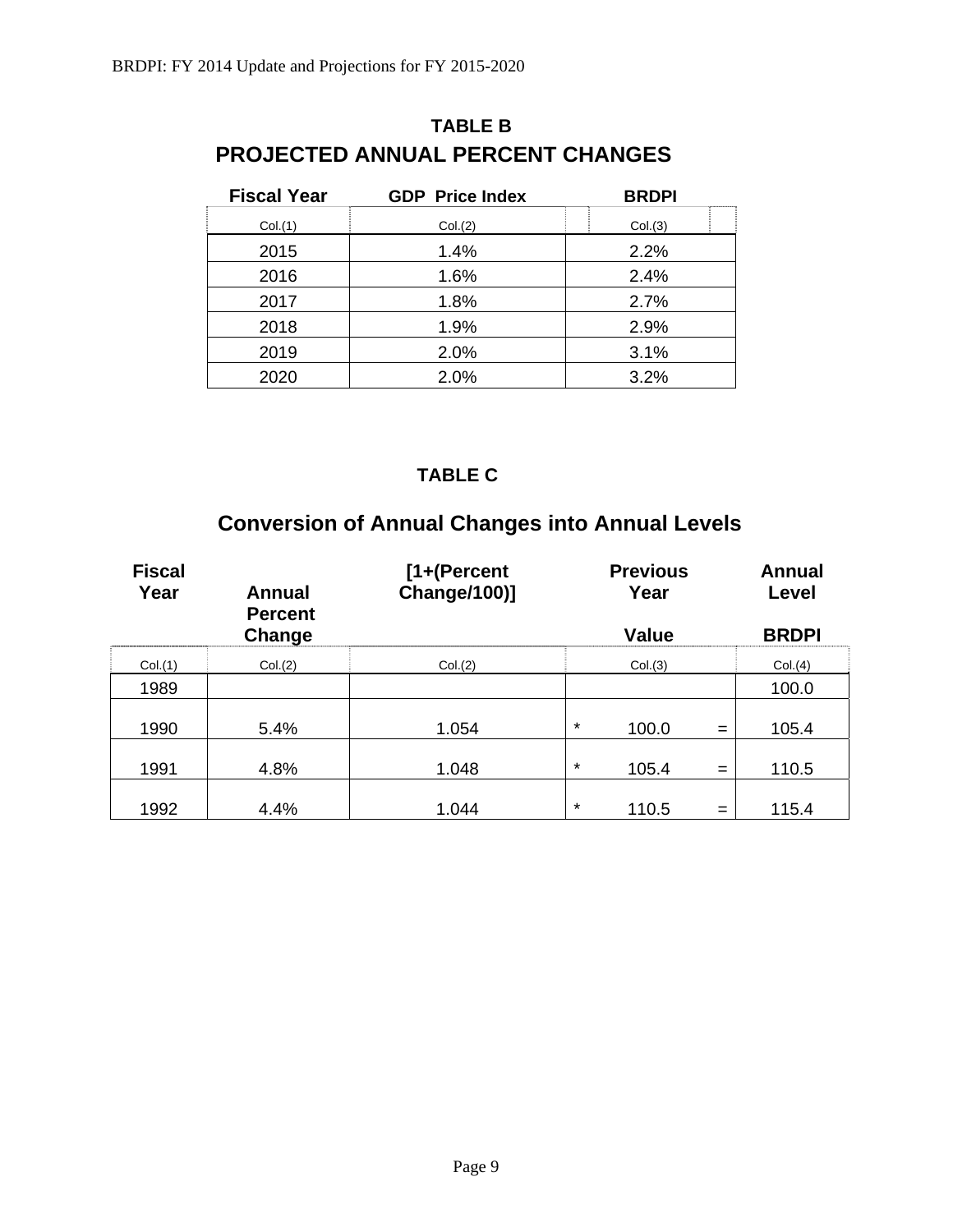#### **References to BEA Price Index Methodology**

Robert P. Parker and Eugene P. Seskin, "Annual Revision of the National Income and Product Accounts: Annual Estimates 1993-96, Quarterly Estimates 1993:1-1997:1," Survey of Current Business, 77, No. 8 (August 1997), pp 6-35.

J. Steven Landefeld and Robert P. Parker, "Preview of the Comprehensive Revision of the National Income and Product Accounts: BEA's New Featured Measures of Output and Prices," Survey of Current Business, 75, No. 7 (July 1995), pp 31-38.

 Allan H. Young, "Alternative Measures of Change in Real Output and Prices, Quarterly Estimates for 1959-1992," Survey of Current Business, 73, No.11 (March 1993), pp 31-41.

Allan H. Young, "Alternative Measures of Change in Real Output and Prices," Survey of Current Business, 72, No. 4 (April 1992), pp 32-48.

Jack E. Triplett, "Economic Theory and BEA's Alternative Quantity and Price Indexes," Survey of Current Business, 73, No. 4 (April 1992), pp 49-52.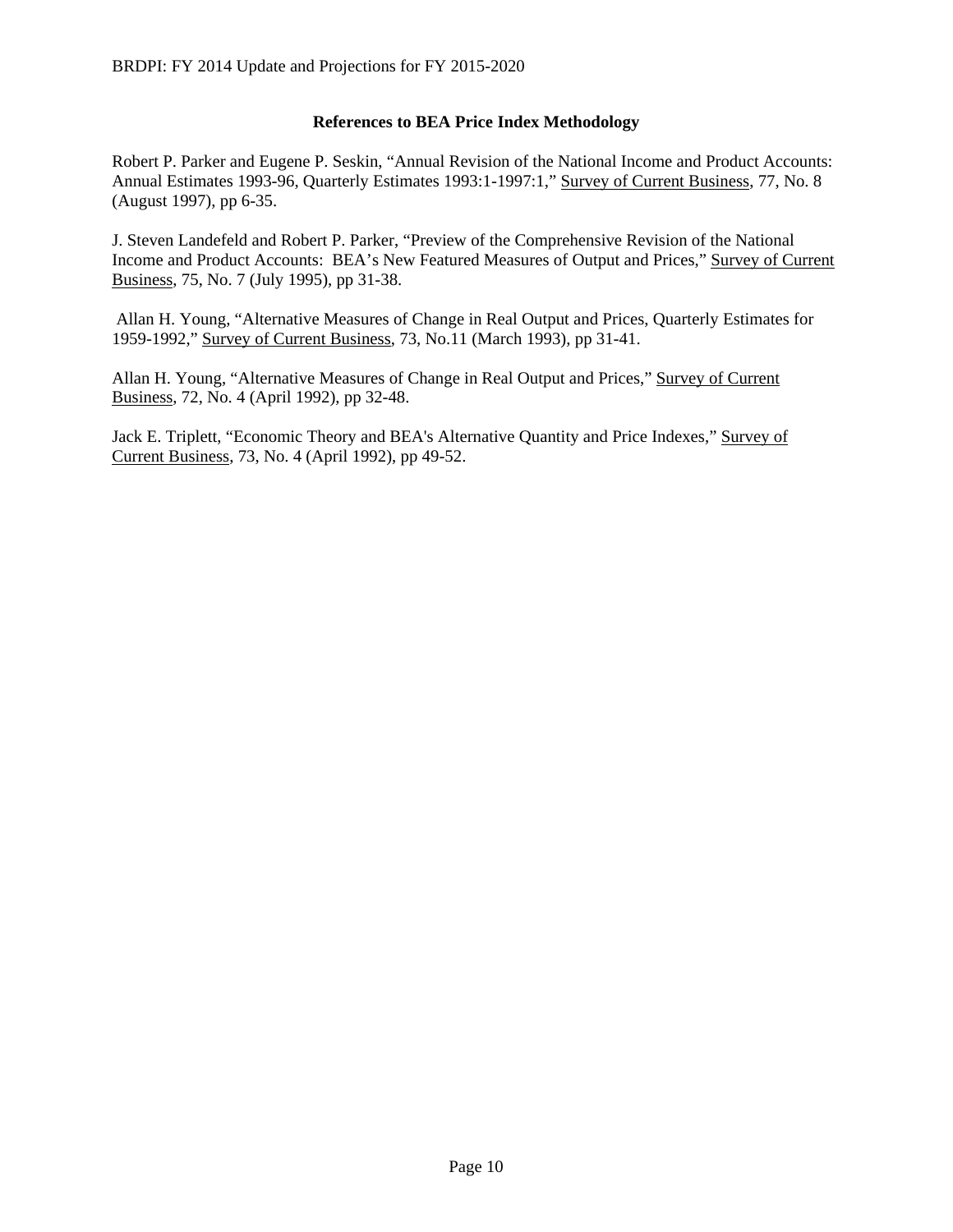### **Modification of the Methodology Used to Estimate the BRDPI (2006)**

This section is included for users interested in more of the technical details regarding methods used to estimate annual values of the BRDPI.

As stated in the memo above, the weights used to construct the BRDPI reflect the actual pattern (or the proportion) of total NIH expenditures spent on each of the types of inputs purchased with the NIH budget (e.g., personnel services, various supplies, and equipment). In fact, the use of weights specific to the NIH budget is what distinguishes the BRDPI from other price indexes designed to reflect different patterns of expenditures.

Until FY 2006, the BEA estimated the BRDPI using a fixed weight (or Laspeyres) index. This type of index compares prices over several years using a fixed set of weights based on the composition of expenditures in a single, specified base year (say 1993 or 2003).

Beginning with the revised estimate for FY 2005 (published in December 2006) the BEA now estimates the BRDPI using a Fisher chain-weighted index methodology. The chain-weighted methodology improves the accuracy of the BRDPI and is consistent with the methodology BEA adopted in 1996 to estimate the Gross Domestic Product and its component series. For the interested reader, five articles in BEA's publication, *Survey of Current Business*, discuss the reasons BEA now uses the chain-weighted methodology. (See the references to BEA Price Index Methodology above.)

In less technical terms, the move to chain weighting means primarily that the expenditure weights used to estimate the BRDPI will be updated each year. Also, when estimating the growth of the BRDPI between two consecutive years (say 2005 and 2006) the Fisher Price Index reflects the average experience of two slightly different indexes: the first index uses first year weights (e.g., 2005) to estimate average growth in prices; the second index uses second year weights (e.g., 2006) to develop the estimate. To estimate growth over several years, the consecutive year indexes are multiplied, or chained. (As an analogy, think of calculating compound growth on your retirement portfolio over ten years as the mix of stocks and bonds changes from year to year.)

By contrast, to the chain weighting methodology, the previously used fixed-weight (or Laspeyres) index approach can result in a "substitution bias" that tends to overstate price increases for periods after the base year and understate price increases for periods before the base year. This bias occurs because use of the fixed-weight index implicitly assumes the composition of the items being priced does not change over time. In fact, the mix of items purchased and included in a price index tends to shift over the years. The shift in purchases may be a response to changes in relative prices or to advances in technology which provide new opportunities and new tools for investigation (e.g., more computers and automated test equipment and fewer laboratory assistants). Or the mix may reflect changes in policy with a larger share of the NIH budget allocated to support of extramural research and less to inside NIH activities, including intramural research and administration of extramural research.

During periods close to the base year, differences in the composition are usually fairly small, and a fixedweight index provides a good approximation. Farther away from the base period, however, larger differences in expenditure composition are likely. Consequently, weighting formulas that allow for changes in composition over time provide a better measure of both year-to-year price changes and longterm trends.

In response to BEA recommendations, in past years the expenditure weights used to estimate the BRDPI were updated, or rebased, occasionally to overcome the problem of substitution bias. In the BRDPI Table of Annual Values listed on the NIH website and in the attached Table A, the values of the BRDPI for FY